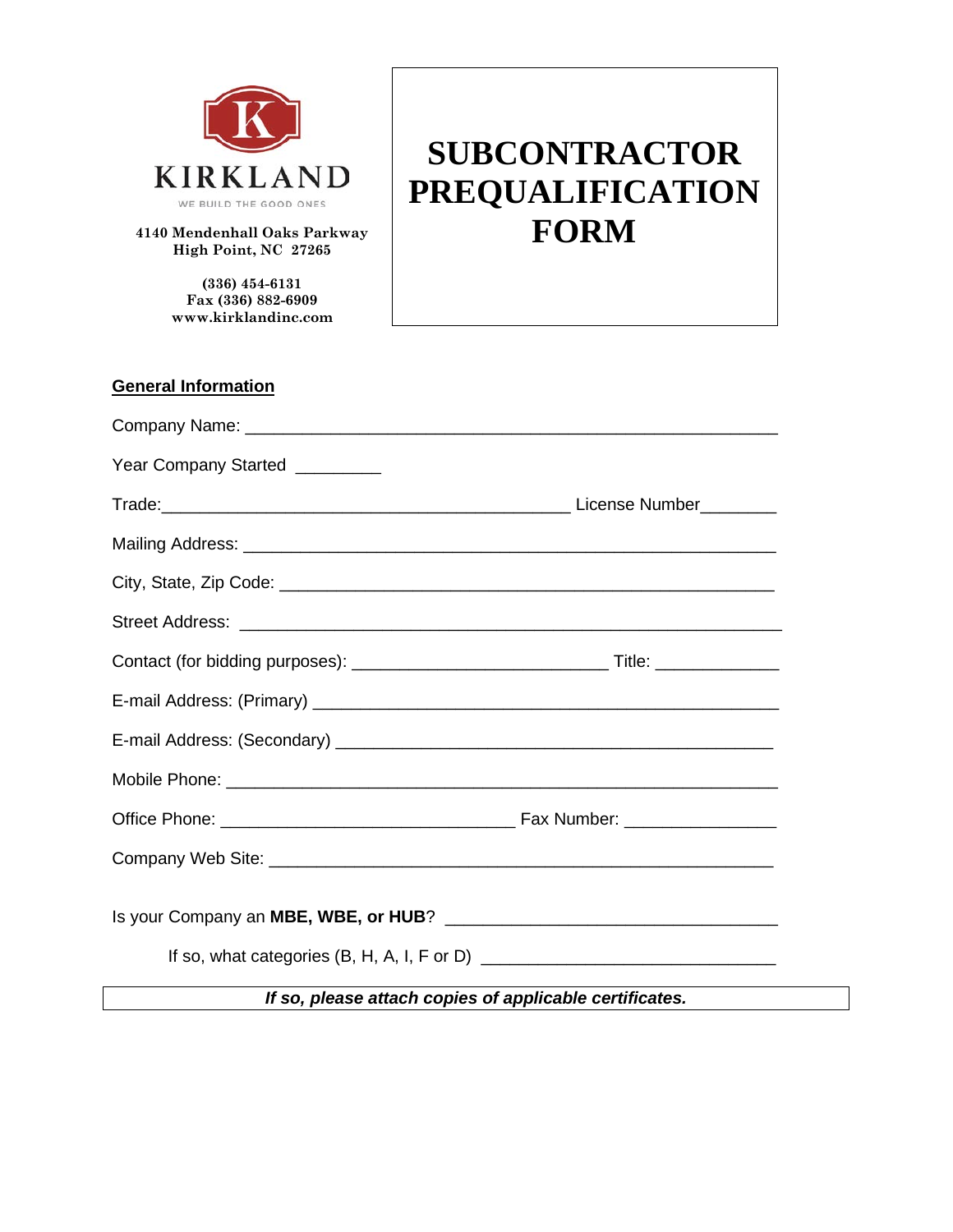Do you have any LEED accredited professionals? If so, please indicate

## **Financial Information**

Please *attach* a copy of your General Liability and Worker Compensation Insurance Certificate.

Is your Company able to provide a Payment & Performance Bond? \_\_\_\_ Yes \_\_\_\_ No If so, please provide contact information for your bonding agent.

\_\_\_\_\_\_\_\_\_\_\_\_\_\_\_\_\_\_\_\_\_\_\_\_\_\_\_\_\_\_\_\_\_\_\_\_\_\_\_\_\_\_\_\_\_\_\_\_\_\_\_\_\_\_\_\_\_\_\_\_\_\_\_\_\_\_\_\_\_

\_\_\_\_\_\_\_\_\_\_\_\_\_\_\_\_\_\_\_\_\_\_\_\_\_\_\_\_\_\_\_\_\_\_\_\_\_\_\_\_\_\_\_\_\_\_\_\_\_\_\_\_\_\_\_\_\_\_\_\_\_\_\_\_\_\_\_\_\_

\_\_\_\_\_\_\_\_\_\_\_\_\_\_\_\_\_\_\_\_\_\_\_\_\_\_\_\_\_\_\_\_\_\_\_\_\_\_\_\_\_\_\_\_\_\_\_\_\_\_\_\_\_\_\_\_\_\_\_\_\_\_\_\_\_\_\_\_\_

\_\_\_\_\_\_\_\_\_\_\_\_\_\_\_\_\_\_\_\_\_\_\_\_\_\_\_\_\_\_\_\_\_\_\_\_\_\_\_\_\_\_\_\_\_\_\_\_\_\_\_\_\_\_\_\_\_\_\_\_\_\_\_\_\_\_\_\_\_

\_\_\_\_\_\_\_\_\_\_\_\_\_\_\_\_\_\_\_\_\_\_\_\_\_\_\_\_\_\_\_\_\_\_\_\_\_\_\_\_\_\_\_\_\_\_\_\_\_\_\_\_\_\_\_\_\_\_\_\_\_\_\_\_\_\_\_\_

\_\_\_\_\_\_\_\_\_\_\_\_\_\_\_\_\_\_\_\_\_\_\_\_\_\_\_\_\_\_\_\_\_\_\_\_\_\_\_\_\_\_\_\_\_\_\_\_\_\_\_\_\_\_\_\_\_\_\_\_\_\_\_\_\_\_\_\_

\_\_\_\_\_\_\_\_\_\_\_\_\_\_\_\_\_\_\_\_\_\_\_\_\_\_\_\_\_\_\_\_\_\_\_\_\_\_\_\_\_\_\_\_\_\_\_\_\_\_\_\_\_\_\_\_\_\_\_\_\_\_\_\_\_\_\_\_

\_\_\_\_\_\_\_\_\_\_\_\_\_\_\_\_\_\_\_\_\_\_\_\_\_\_\_\_\_\_\_\_\_\_\_\_\_\_\_\_\_\_\_\_\_\_\_\_\_\_\_\_\_\_\_\_\_\_\_\_\_\_\_\_\_\_\_\_

\_\_\_\_\_\_\_\_\_\_\_\_\_\_\_\_\_\_\_\_\_\_\_\_\_\_\_\_\_\_\_\_\_\_\_\_\_\_\_\_\_\_\_\_\_\_\_\_\_\_\_\_\_\_\_\_\_\_\_\_\_\_\_\_\_\_\_\_\_\_

\_\_\_\_\_\_\_\_\_\_\_\_\_\_\_\_\_\_\_\_\_\_\_\_\_\_\_\_\_\_\_\_\_\_\_\_\_\_\_\_\_\_\_\_\_\_\_\_\_\_\_\_\_\_\_\_\_\_\_\_\_\_\_\_\_\_\_\_\_\_

Please provide a banking reference.

#### **Scope of Projects**

Check the type of projects you typically perform:

| Office<br>Retail<br>Hotel<br>Worship<br>Renovations                                             | Hospital<br>Industrial<br>Upfit | <b>Medical Office</b><br>Multi-Family | Government/Public Safety<br>Education<br>Residential<br>Commercial |  |
|-------------------------------------------------------------------------------------------------|---------------------------------|---------------------------------------|--------------------------------------------------------------------|--|
| Other<br>(please identify)<br>Dollar amount of a typical medium sized project for your company: |                                 |                                       |                                                                    |  |

Less than  $$ 25,000$   $$ 25,000 - $ 50,000$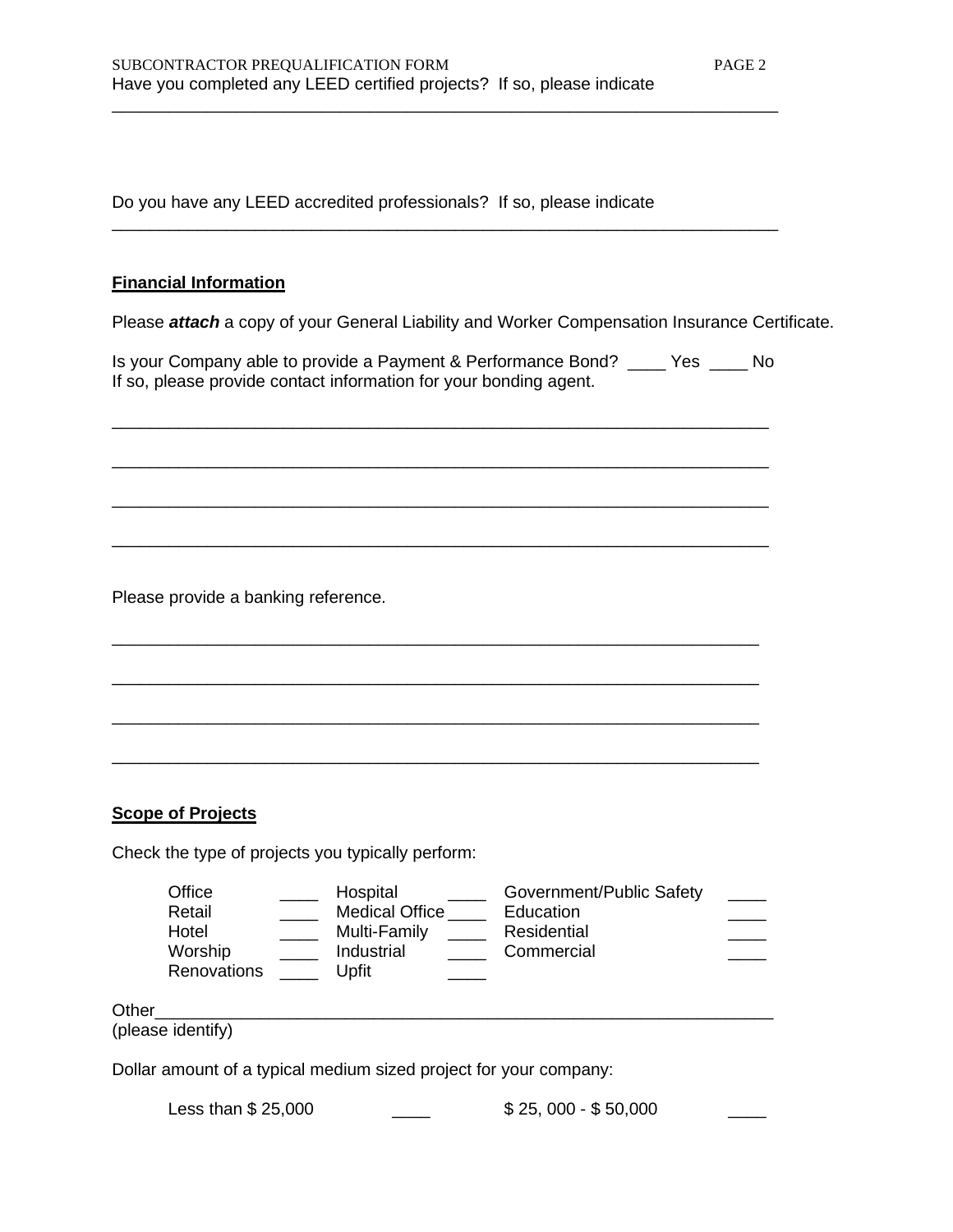| SUBCONTRACTOR PREQUALIFICATION FORM<br>$$50,000 - $100,000$<br>$$250,000 - $500,000$ | $$100,000 - $250,000$<br>Over \$500,000 | PAGE 3 |  |
|--------------------------------------------------------------------------------------|-----------------------------------------|--------|--|
| Dollar amount of largest project completed in the last 3 years                       |                                         |        |  |
| Average annual work in place for last 3 years __________________________________     |                                         |        |  |
|                                                                                      |                                         |        |  |
| <b>Scope of Projects (continued)</b><br>Locations your company regularly works:      |                                         |        |  |
|                                                                                      |                                         |        |  |

| Guilford County | Triad     |  |
|-----------------|-----------|--|
| North Carolina  | Southeast |  |
| Other           |           |  |

## **Safety**

List the number of injuries / illnesses for the three most recent years (use your OSHA 300 logs)

|                                                                             | 2021              | 2020 | 2019 |
|-----------------------------------------------------------------------------|-------------------|------|------|
| Number of Lost Workday Cases<br>(Including restricted days - Columns 2 & 9) |                   |      |      |
| Number of OSHA Recordables<br>(Columns 2, 6, 9 & 13)                        |                   |      |      |
| Number of Fatalities (Columns 1 & 8)                                        |                   |      |      |
| Do you have a company safety program?                                       | in the Yes the No |      |      |
| Name of person primarily responsible for company safety:                    |                   |      |      |

#### **References**

Please *attach* (3) project references including project name, address, general contractor, architect or engineer, completion date and brief description of contract scope you performed.

Please *attach* (3) references from an owner, architect, engineer, material supplier or general contractor including contact name, company, and current telephone number.

## **Miscellaneous**

Kirkland executes a (slightly) modified AIA A401 Agreement with all successful subcontractors. Do you have any objections or concerns about executing this document? \_\_\_\_\_ Yes \_\_\_\_\_ No